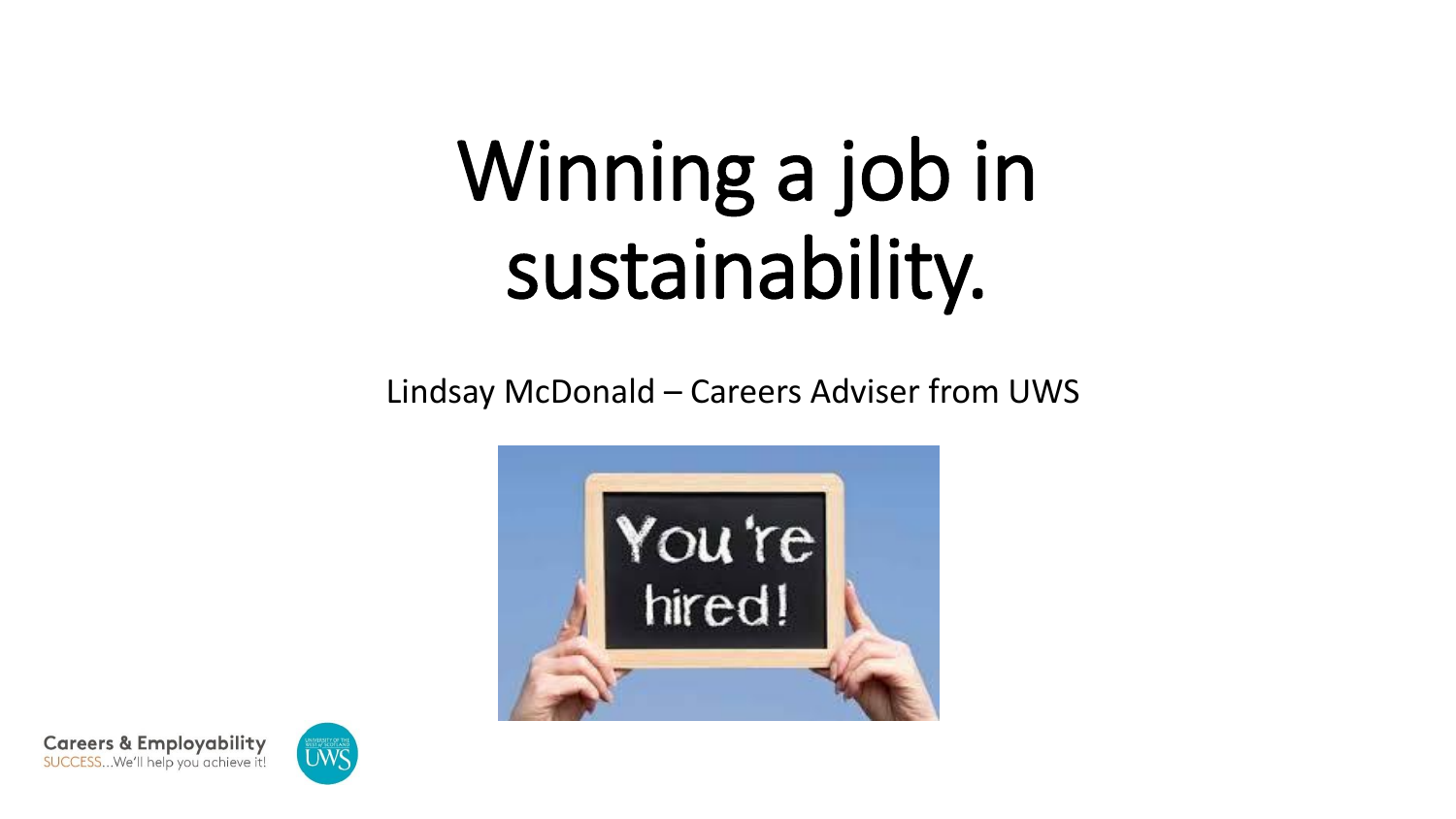Today this session will cover the following:

- Getting started.
- Where to look for a job
- Creating a CV
- Covering letters
- Interviews
- Resources to help the Careers Service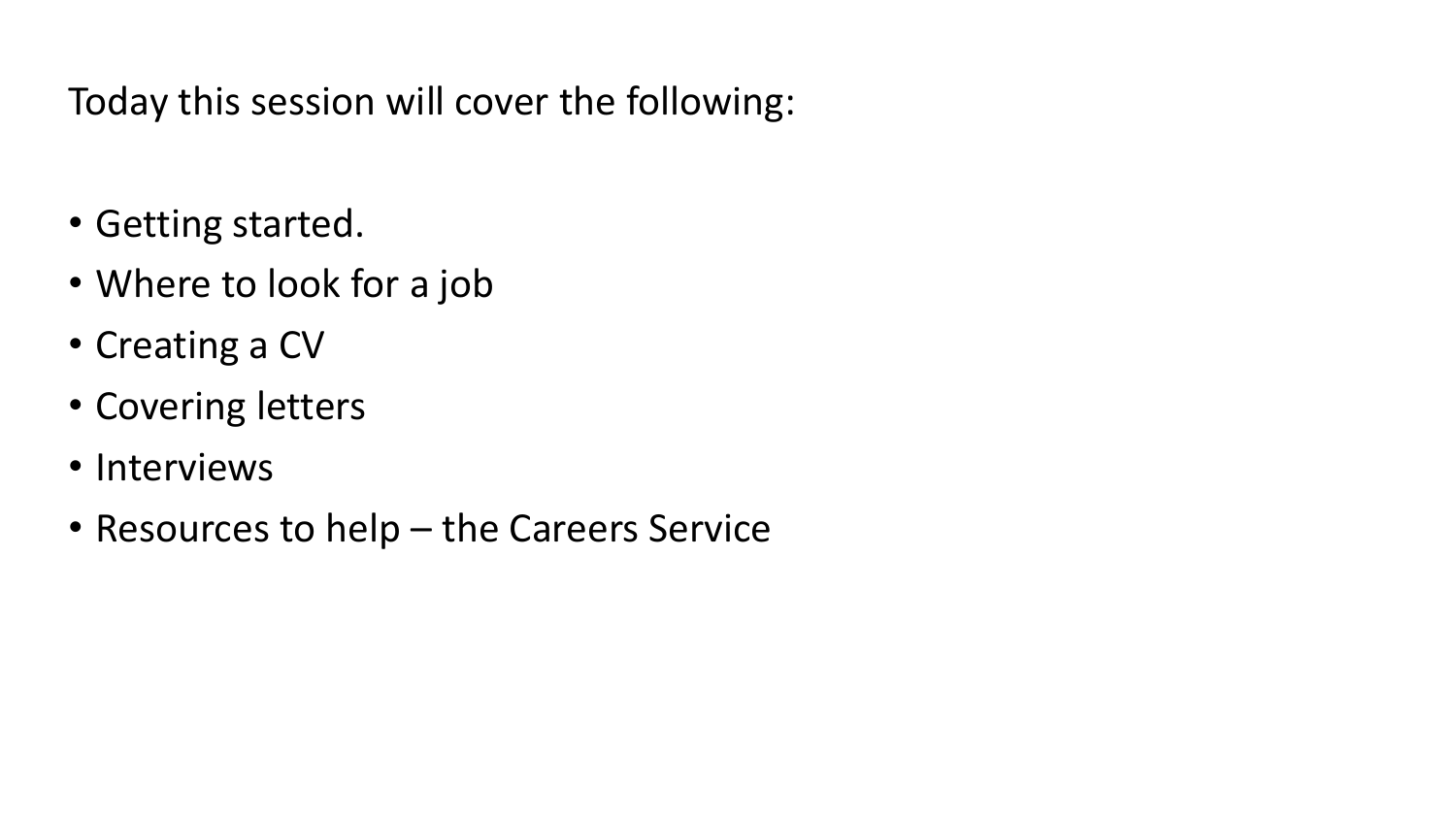## Getting started.





## **Research**



**Careers & Employability**<br>**SUCCESS...We'll help you achieve it!** 

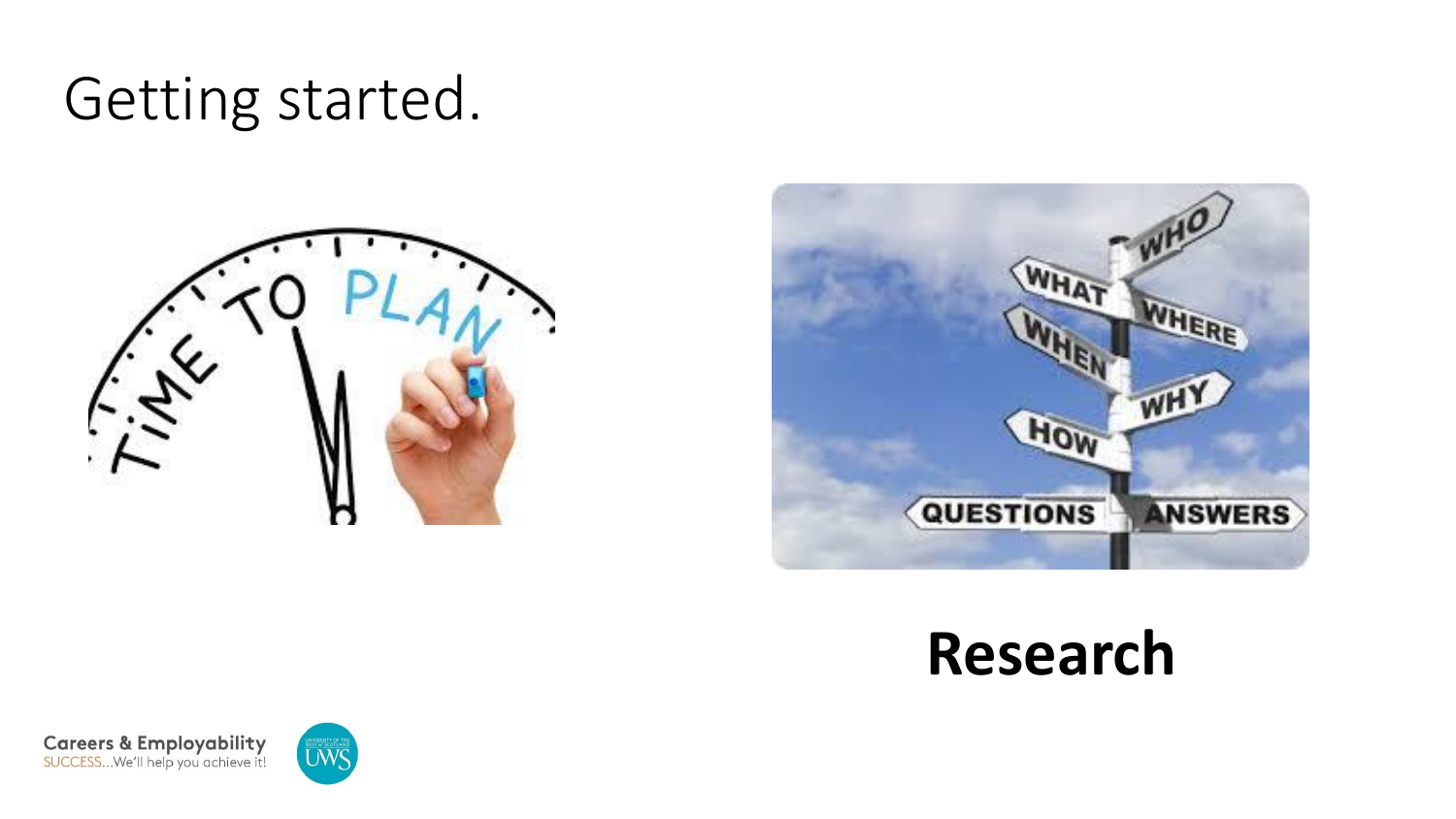

Sustainability Environmental Conservation Waste/Recycling Human rights Aid/development work Social responsibility Project management/development



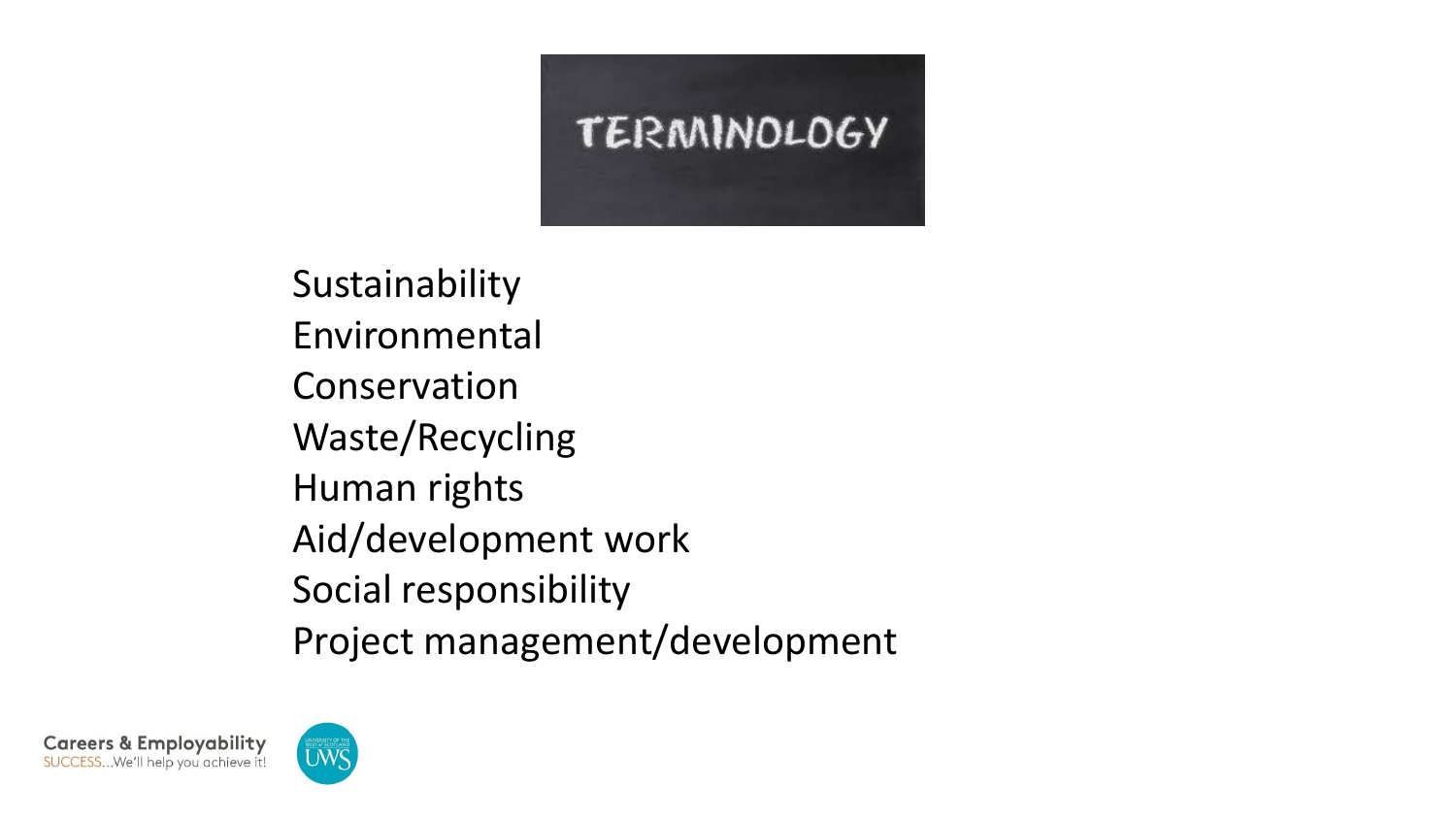## Where to look for a job



#### **1. My Network**

Who do you know that could help you find a job?

Friends Family Fellow students Work colleagues (part time job) Professionals Lecturers Hobbies Voluntary work Placements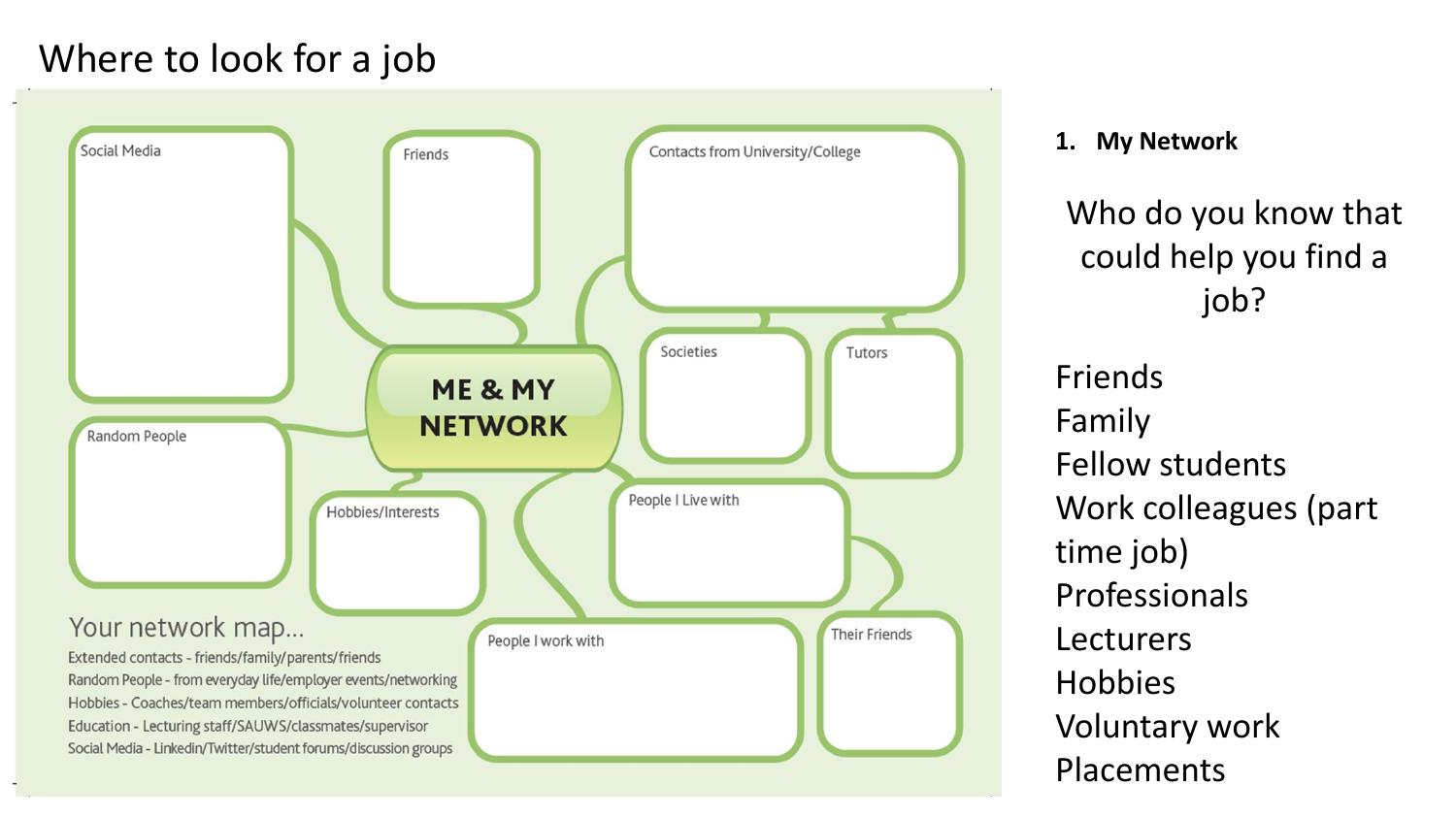#### **2. Social Media**

# Linked in





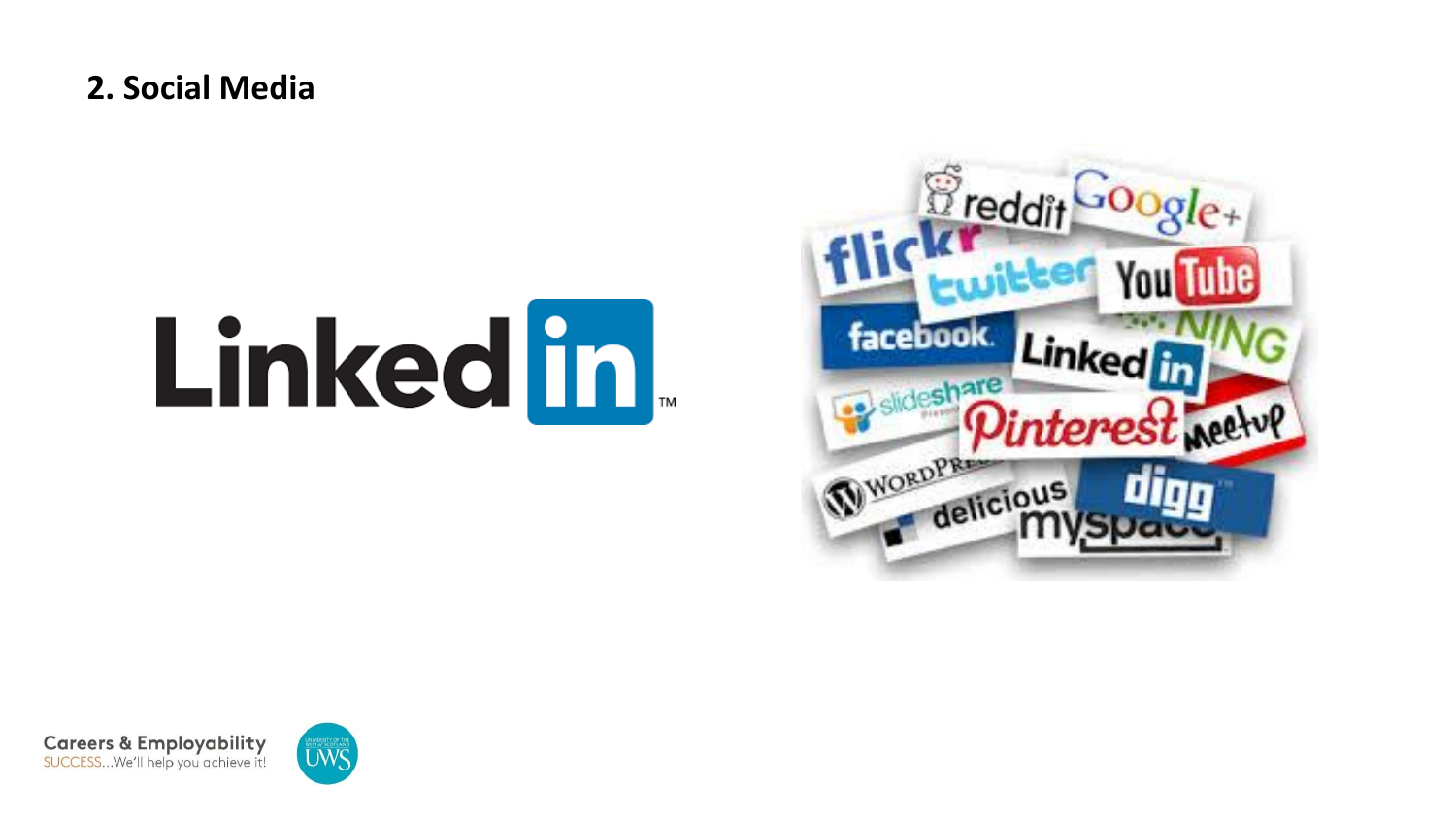







## environmentjob.co.uk

renewable energy iobs

**導CIWM** jobs.co.uk

## **NewScientist lobs**



JobsinWasteManagement.co.uk





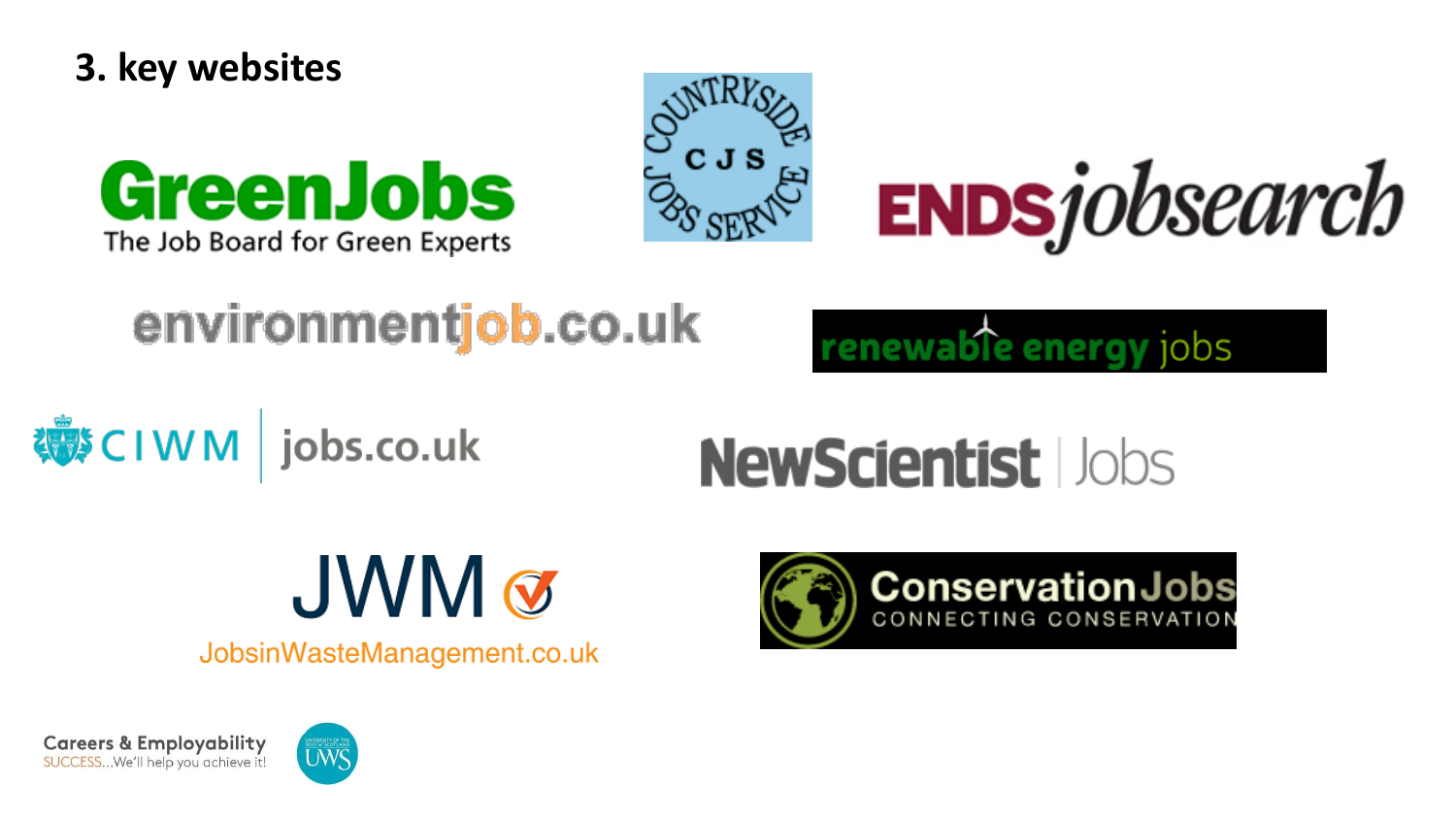## **The Application process: top 5 tips**

- 1. READ the job advert employers created this for a reason.
- 2. Focus and target your CV to job advert
- 3. Small changes required each time you apply for a job
- 4. Time
- 5. SAVE advert and keep copies of CV, letter or application form

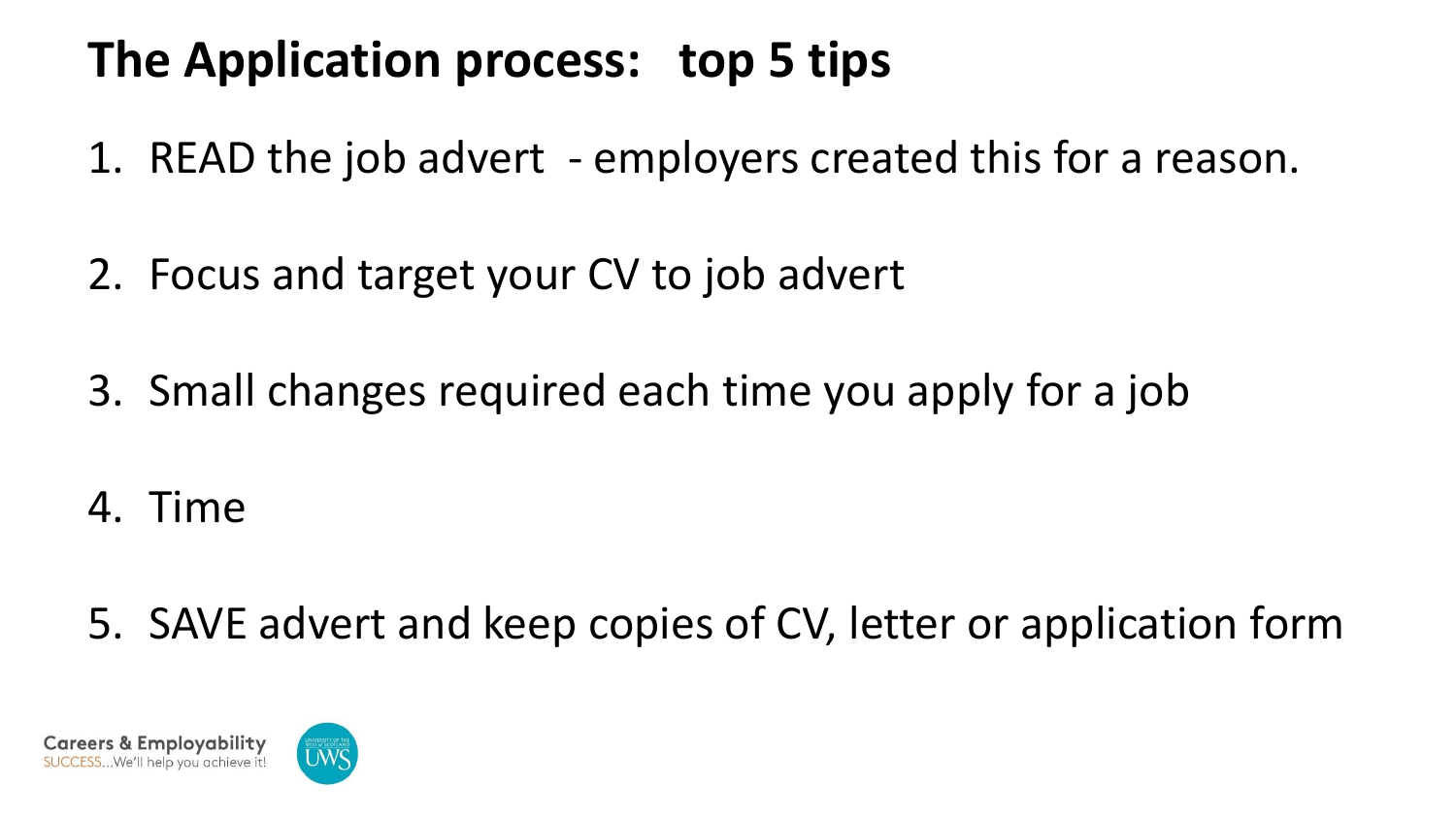## Creating a Graduate CV.

### **CV essentials**

- Personal Details
- Personal Profile
- Education
- Employment
- Skills/Strengths
- Additional information
- Hobbies/interests
- Volunteering
- References
- **Focus towards the sector/job**
- **No more than 2 pages in length**
- **Structure v Content**
- **Professional language**
- **Showcases all the relevant information**

#### **Covering letters**

A covering letter allows you to personalise an application and highlight and expand on key areas of your CV.

#### **How do I write a cover letter?**

- Keep the letter brief  $=$  1 page
- Make sure it emphasises your suitability for the job.
- Motivation for applying for the role.
- Provide evidence to the job description.

#### Other sections to include:

How does your education fit with the job What practical experience/placements have you had that will fit with the job. Positive summing up paragraph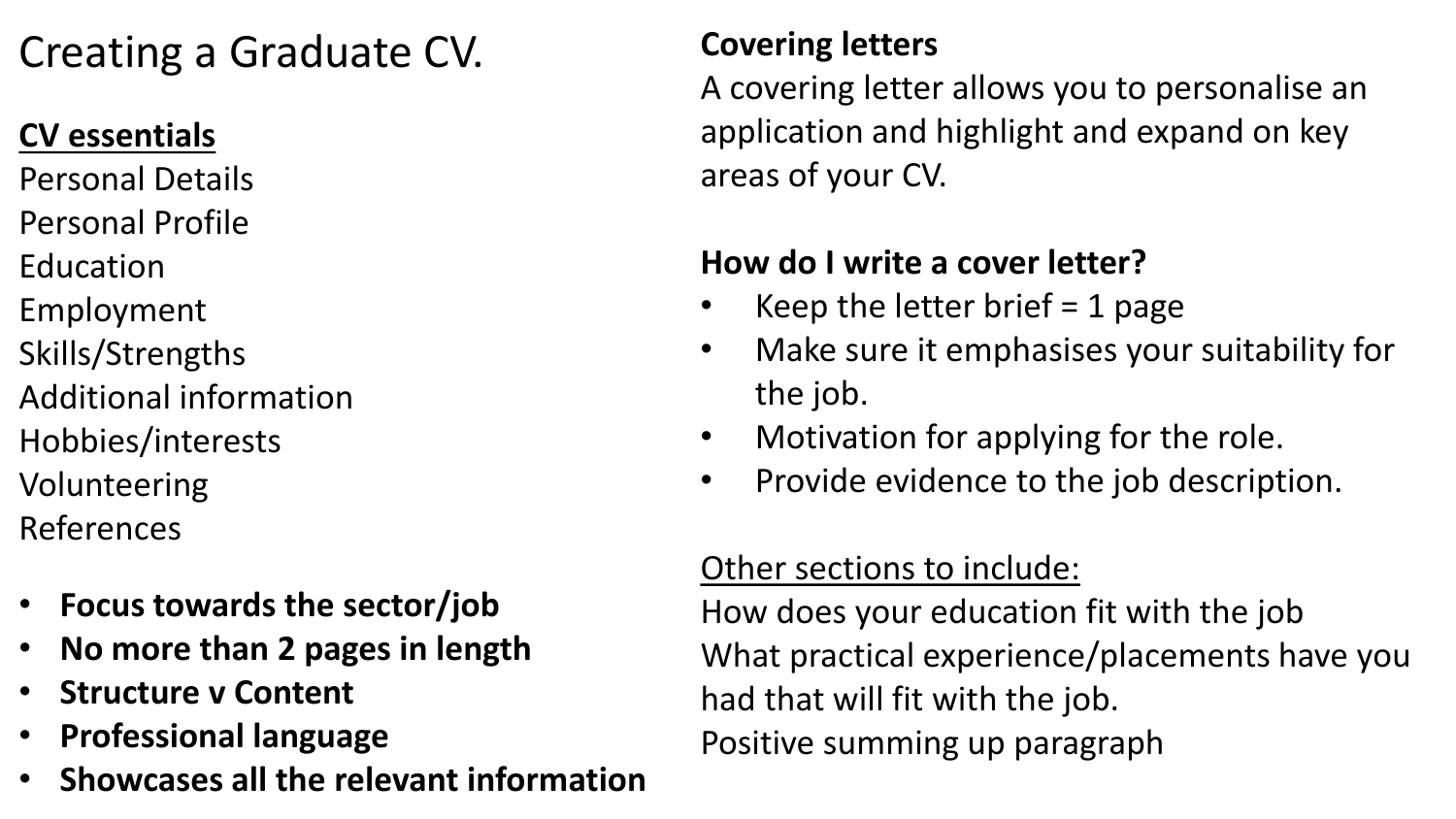## **Interviews**

Preparation is key.

- 1. Research the job
- 2. Research the company/organisation
- 3. Research yourself
- 4. Interview yourself

Be prepared to talk Show your enthusiasm and interest Smile and relax



## **Possible interview format**

Opening questions

Questions about YOU

Questions about the Company

Questions about the role

Questions about key competencies or strengths.

Questions about your future, goals and motivators

Questions at the end!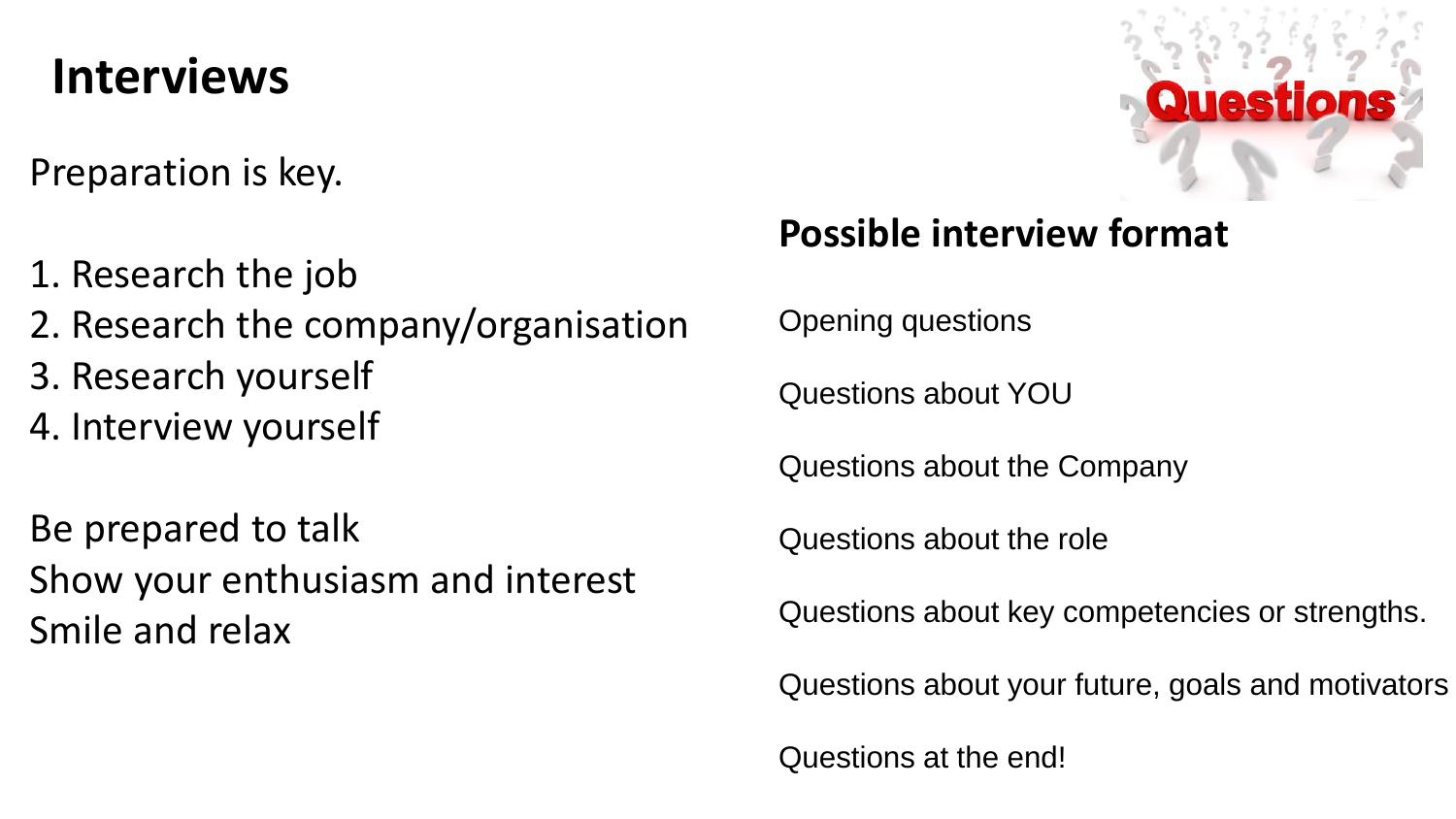#### **Resources to help**

Graduate focused websites have lots of information on the whole application process as well as access to students forums. The list is endless here are few to get you started.







**Diglassdoor**®



Each university and college will have its own **Careers Service** which will offer a range of resources and staff to help with your career plans and all aspects of the graduate application process. Please check your institution's website or on site to access these excellent resources.



This can include advice on preparing a graduate CV, mock interviews, tips for assessment centres, employer on-campus events, careers fairs, on-line careers materials.